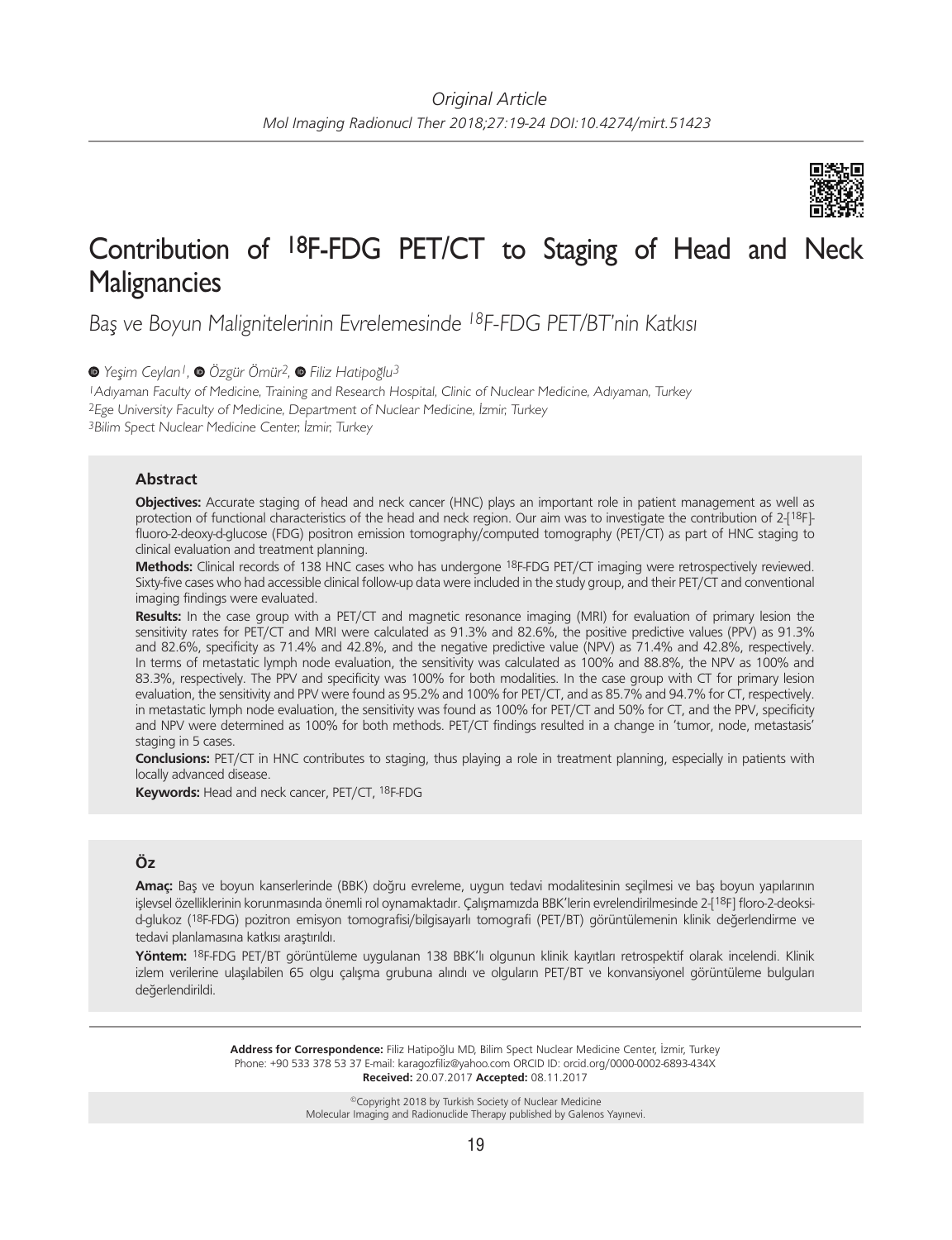# **Öz**

**Bulgular:** Primer lezyon değerlendirmede PET/BT ve manyetik rezonans görüntülemesi (MRG) olan olgu grubunda PET/ BT ve MRG için sırasıyla sensitivite %91,3, %82,6, pozitif prediktif değer (PPD) %91,3 ve %82,6, spesifite %71,4 ve %42,8 ve negatif prediktif değer (NPD) %71,4 ve %42,8 olarak hesaplandı. Metastatik lenf nodu değerlendirmede ise PET/BT ve MRG için sırasıyla sensitivite %100 ve %88,8, NPD %100 ve %83,3, PPD ve spesifite ise her iki yöntem için de %100 olarak hesaplandı. BT'si olan olgu grubunda primer lezyon değerlendirmede sensitivite PET/BT için %95,2, BT için %85,7, PPD %100 ve %94,7 olarak bulundu. Metastatik lenf nodu değerlendirmede sensitivite PET/BT için %100, BT için %50, PPD, spesifite ve NPD %100 olarak bulundu. PET/BT bulguları 5 olguda 'tümör, nod ve metastaz' evrelemesinde değişikliğe neden oldu. **Sonuç:** PET/BT BBK'da evrelemeye katkıda bulunarak özellikle lokal ileri evredeki olgularda tedavi planlamasında önemli rol oynar.

**Anahtar kelimeler:** Baş ve boyun kanserleri, PET/BT, 18F-FDG

# **Introduction**

Thorough evaluation of patients with head and neck cancer (HNC), which include malignancies originating from the paranasal sinus, nasal-oral cavity, pharynx and larynx, is fundamental in order to apply the most appropriate treatment while optimizing functional and cosmetic outcomes. Ultrasound, computed tomography (CT) and magnetic resonance imaging (MRI) are used prior to selecting treatment modality as well as endoscopic evaluation. CT is especially useful in the evaluation of lung metastasis and local or metastatic bone involvement. However, it is generally insufficient in determining cartilage invasions and in differentiating tissue thickening from tissue damage caused by the tumor (1). MRI is superior to CT in terms of local evaluation of the primary tumor by showing bone marrow involvement (2). Nevertheless, conventional imaging methods are inadequate in small or localized submucosal tumors in determining relapse or residual lesion after radiotherapy (RT) and surgery (3). In addition, the presence of morphologic criteria suggesting lymph node metastasis such as central necrosis, early contrast enhancement, irregular boundary and circular shapes, do not have sufficient specificity in diagnosing metastases. Thus, 2-[18F]-fluoro-2-deoxy-d-glucose (18F-FDG) positron emission tomography (PET)/CT, which provides both metabolic and anatomical information and simultaneously evaluates local tumor and distant metastases, is required for accurate staging (4).

In this study, it was aimed to investigate the contribution of 18F-FDG PET/CT imaging method as part of HNC staging to clinical evaluation and treatment planning.

# **Materials and Methods**

#### **Patient Group**

The study protocol was approved by the Ege University Faculty of Medicine, Ethical Committee of Clinical and Laboratory Research Department (Date 24 January 2014, Protocol number: 14-1.1/2). The study was performed in accordance with the ethical standards laid down by Declaration of Helsinki in 1964 and all its subsequent revisions. The clinical records of 138 HNC cases who were referred to the Department of Nuclear Medicine between 2 January 2012 and 1 November 2013 were examined. Our study group consisted of 65 patients who has undergone whole-body PET/CT imaging and whose follow-up data were accessible. 18F-FDG PET/CT imaging was performed for staging in 37 cases and re-staging in 28 cases. Fortynine (75.3%) patients were male and 16 (24.7%) were female. Their mean age was 68±7.07 years (age interval: 18–89 years). Percentage distribution of the patients in the case group according to primary tumor histopathology is shown in Figure 1.

### **Patient Preparation and PET/CT Imaging**

Before the PET/CT study, detailed clinical information of the patients and informed consent were obtained. All patients fasted for 6 hours. If the blood glucose level was under 200 mg/dL, 7-15 mCi (259-555 MBq) 18F-FDG was administered intravenously. Patients then rested in a quite dark room just prior to the exam. Approximately 45-90 minutes after the injection, image acquisition was performed.

18F-FDG PET/CT imaging was performed by using the Siemens Biograph 16 TruePoint PET/CT scanner (Siemens Medical Solutions, Inc. USA) with a slice thickness of 5 mm. PET/CT data were acquired from the vertex to the proximal thighs in supine position with the arms raised over head, and additional head and neck images were acquired with the arms down. For attenuation correction and anatomic correlation, CT data was obtained from the vertex to the upper thighs (130 keV, 120 mA) with a rotation time of 0,6 sec and a slice thickness of 5 mm, 1 mm/sec bed speed. Immediately after CT data acquisition, PET scanning was performed in 2D mode with a scan duration of 1.8 min per bed. PET data were reconstructed iteratively (matrix size 512x512) with ordered subsets expectation maximization algorithm (3 iteration, 21 subset).

PET/CT data were examined on Syngo MM Workstation. Images were evaluated qualitatively and quantitatively. Two nuclear medicine specialists examined the PET/CT images for qualitative evaluation. According to visual analysis,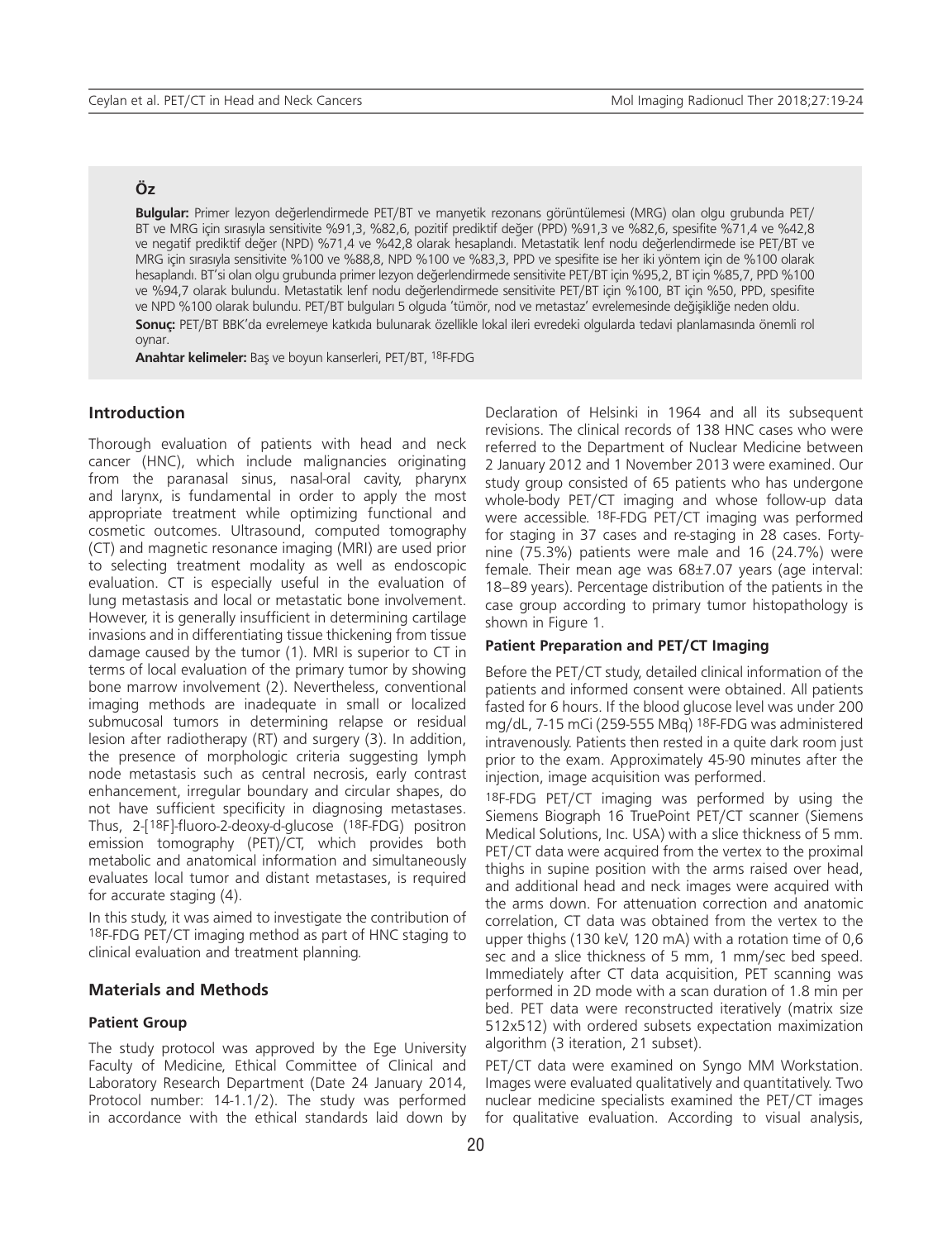the reports were defined as 'abnormal' when 18F-FDGuptake was greater than background blood pool activities or surrounding normal tissue. For quantitative analysis of PET images, region of interest was drawn around the most intense 18F-FDG uptake and maximum standard uptake value (SUV $_{\text{max}}$  corrected for body weight) was calculated.

## **Data Analysis and Statistics**

SPSS package program (Statistical Package for the Social Sciences) version 18.0 (SPSS Inc., Chicago, Illionis, USA) was used for statistical analysis. Mann-Whitney U test was used for evaluation of differences in  $\text{SUV}_{\text{max}}$  between malignant and benign lesions, and McNemar test was used in comparison of the results of conventional methods. P value of <0.05 was considered as significant.

# **Results**

The average SUV $_{\sf max}$  of primary lesions and metastatic lymph nodes in study patients are shown in Table 1. The

**Table 1. Correlation of maximum standard uptake value and histopathologic results in the primary lesion area and regional lymph node**

| Histopathology | Primary<br>tumor<br>mean<br><b>SUV</b> <sub>max</sub> | р<br>value | Hypermetabolic<br>lymph node<br>mean $SUVmax$ | p<br>value |  |
|----------------|-------------------------------------------------------|------------|-----------------------------------------------|------------|--|
| Malignant      | $16.2 \pm 8.5$                                        |            | $15.7 \pm 12.1$                               | 0.003      |  |
| Benign         | $5.6{\pm}4.1$                                         | 0.013      | $47+27$                                       |            |  |
| Total          | $15.6 \pm 8.5$                                        |            | $11.6 \pm 10.4$                               |            |  |

 $SUV_{\text{max}}$ : Maximum standard uptake value

difference between the SUV<sub>max</sub> of malignant and benign lesions that were confirmed histopathologically in the primary tumor sites (p=0.013) and lymph nodes (p=0.003) was found to be significant.

Among 65 patients whose clinical data were examined, MRI was present in 29 cases, CT in 21 cases, and both CT and MRI in 1 case in addition to 18F-FDG PET/CT.

## **Comparative Evaluation of 18F-FDG PET/CT and MRI Findings**

Within the group of patients with MRI (30 cases), 21 had pathological findings in primary lesion localization with MRI and PET/CT. Nineteen of these 21 patients were considered as true positive while the remaining 2 patients were accepted as false positive, according to their clinical followups. Five of the 30 patients were negative on both MRI and PET/CT. According to histopathologic confirmation, two patients were accepted as false negative, one of them had spindle cell carcinoma on the floor of the mouth and the other one had larynx squamous cell carcinoma (Figure 2).

Lesions were observed in the clinical evaluation of two patients who had no pathological findings on MRI (false negative), but an increased metabolic activity was observed in the localization of the primary lesion on PET/CT (true positive). For the other two patients who had pathological findings on MRI and no hypermetabolic lesions on PET/ CT, MRI was accepted as false positive according to their clinical follow-up.

In 5 of 14 cases, the pathological lymph node was not defined on MRI or PET/CT as confirmed by histopathologic biopsy (true negative in both examinations). In all the remaining 9 cases with histopathologically proven



Figure 1. Percentage distribution of the case group according to tumor histopathology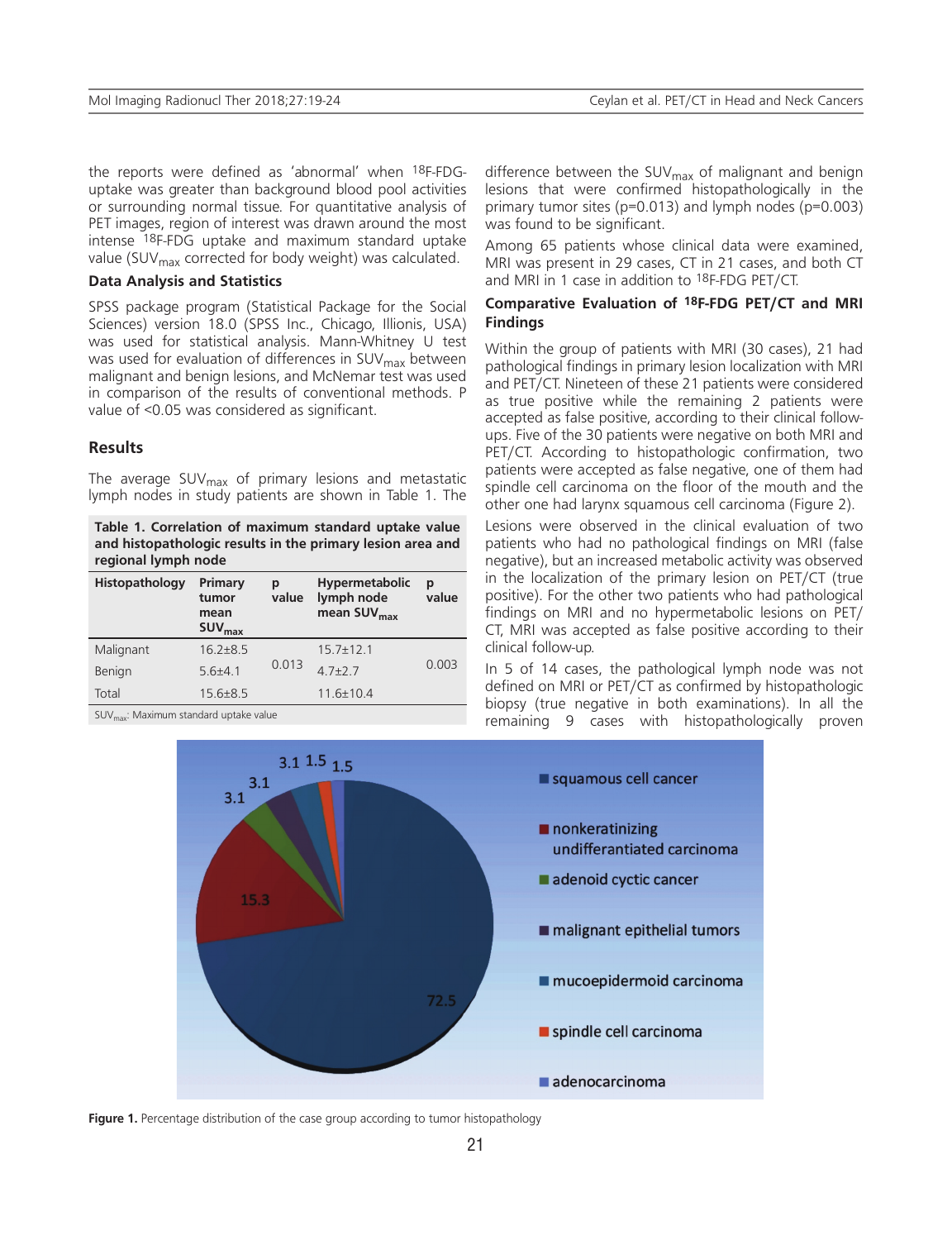metastatic lymph nodes, hypermetabolic lymph nodes were defined on PET/CT (9 real positives), and in 8 of these patients pathological lymph nodes were demonstrated with MRI (8 true positives) while in 1 patient MRI could not detect the metastatic lymph node (1 false negative). PET/ CT did not cause any change in the treatment protocol or in staging of this patient with a T3 tumor.

The sensitivity, specificity, positive predictive value (PPV) and negative predictive value (NPV) in evaluation of primary lesions and metastatic lymph node with MRI and 18F-FDG PET/CT are outlined in Table 2.

# **Comparative Evaluation of 18F-FDG PET/CT and CT Findings**

In the study group, 22 cases had a diagnostic neck CT. In a case with laryngeal carcinoma, despite asymmetrical thickening in the vocal cord, increased 18F-FDG uptake was not observed on PET/CT (false negative). The pathologic lesion was demonstrated in contrast-enhanced CT and then the presence of a tumor was verified histopathologically (true positive).

In another patient who had no local recurrence on PET/ CT and no malignant lesion in histological examination, a pathologic finding was detected on contrast-enhanced CT (false positive).

|                           |  | Table 2. Diagnostic competence of positron emission  |  |  |  |  |
|---------------------------|--|------------------------------------------------------|--|--|--|--|
|                           |  | tomography/computed tomography and magnetic          |  |  |  |  |
|                           |  | resonance imaging in the evaluation of primary tumor |  |  |  |  |
| and metastatic lymph node |  |                                                      |  |  |  |  |

|             | <b>Primary tumor</b><br>$(n=30)$ |            | <b>Metastatic lymph</b><br>node (n=14) |            |
|-------------|----------------------------------|------------|----------------------------------------|------------|
|             | PET/CT                           | <b>MRI</b> | PET/CT                                 | <b>MRI</b> |
| Sensitivity | 91.3%                            | 82.6%      | 100%                                   | 88.8%      |
| Specificity | 714%                             | 42.8%      | 100%                                   | 100%       |
| <b>PPV</b>  | 91.3%                            | 82.6%      | 100%                                   | 100%       |
| <b>NPV</b>  | 714%                             | 42.8%      | 100%                                   | 83.3%      |

MRI: Magnetic resonance imaging, PET/CT: Positron emission tomography/ computed tomography, PPV: Positive predictive value, NPV: Negative predictive value



**Figure 2.** Patient with larynx squamous cell carcinoma. No pathologic findings with <sup>18</sup>F-FDG positron emission tomography/computed tomography, left vocal cord histopathology report is compatible with carcinoma *in situ*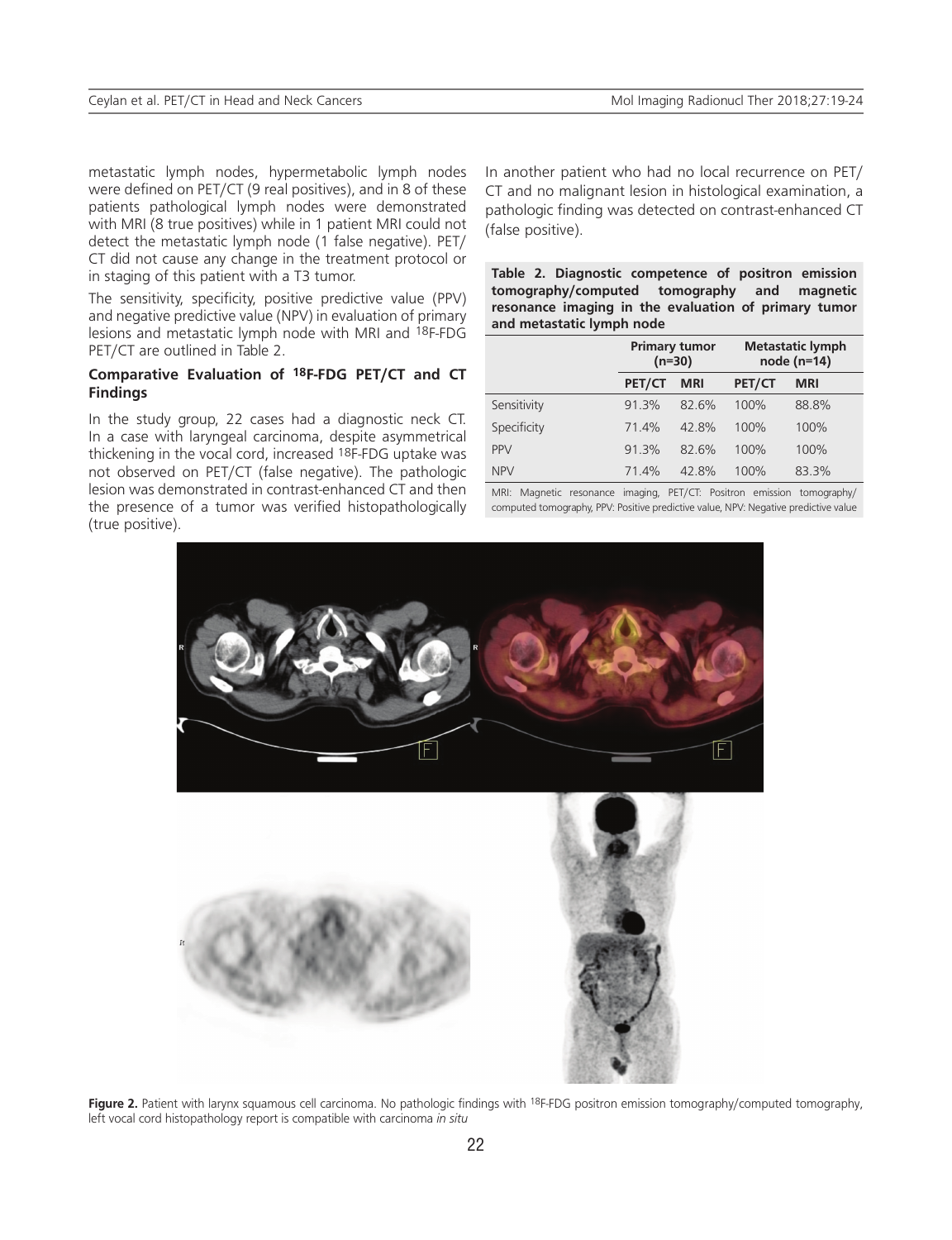Among the case group including 22 patients with neck CT and PET/CT, a metastatic lymph node was not observed on CT or PET/CT in 4 of 10 cases who had pathological confirmation (true negative). In 6 cases with metastatic lymph nodes on pathologic examination, PET/ CT defined a pathological hypermetabolic lymph node (6 true positives), whereas CT did not define a metastatic lymph node in 3 of these 6 cases (3 true positives, 3 false negatives).

In the patients with a PET/CT and a contrast-enhanced CT, the results of sensitivity, specificity, PPV and NPV in primary lesion evaluation and metastatic lymph node determination are specified in Table 3.

## **Contribution of 18F-FDG PET/CT in Staging and Restaging of All Patients**

PET/CT suggested the same disease stage with conventional imaging methods in 27 of 37 cases. However, in five cases who had suspicious findings with conventional methods, PET/CT indicated stage 2 (T2N0M0) disease in 2 patients, stage 4 (T4aNxM0, TxN2bM0) in 2 patients, and stage 3 (T3N1M0) in 1 patient, and it resulted in a change in staging (Table 4). In 25 of 28 cases who had conventional imaging, PET/CT imaging was obtained for re-staging purposes and it did not cause any change in 'tumor, node, metastasis' (TNM) classification.

**Table 3. Diagnostic competence of positron emission tomography/computed tomography and contrastenhanced computed tomography in the evaluation of primary lesion and metastatic lymph node**

|             | <b>Primary tumor</b><br>$(n=22)$ |           | <b>Metastatic lymph</b><br>node (n=10) |      |
|-------------|----------------------------------|-----------|----------------------------------------|------|
|             | PET/CT                           | <b>CT</b> | PET/CT                                 | СT   |
| Sensitivity | 95.2%                            | 85.7%     | 100%                                   | 50%  |
| Specificity | 100%                             |           | 100%                                   | 100% |
| <b>PPV</b>  | 100%                             | 95.7%     | 100%                                   | 100% |
| <b>NPV</b>  | 50%                              |           | 100%                                   | 100% |

PET/CT: Positron emission tomography/computed tomography, PPV: Positive predictive value, NPV: Negative predictive value, CT: Computed tomography

## **Discussion**

PET/CT plays a role in the treatment planning of HNCs by leading to a change in TNM classification, in especially locally advanced stage.

HNCs constitute 6% of all malignancies, and they are the 8th leading cause of cancer-related deaths (5). Correct staging is vital in treatment planning of HNCs.

In terms of T staging, PET/CT may be insufficient in determining tumor size, specifying the infiltration boundaries and invasion of the surrounding tissue. The presence of soft tissue, perineural and bone marrow invasion can be evaluated with MRI with a higher accuracy than PET/CT (6). However, recent studies have reported that in 1/3 of patients more accurate results can be obtained with PET/CT in terms of T staging (7). In our study, for evaluation of primary lesion; in the case group with MRI the sensitivity, specificity, PPV and NPV of PET/ CT were found higher as compared to MRI; and in the case group with CT, the sensitivity and PPV of PET/CT were found to be higher than CT. However, 18F-FDG PET may not detect early-stage tumors with a small tumor volume, superficial tumors with a depth of less than 4 mm, as well as low stage tumors (such as carcinoma *in situ*) (8,9). In our study group, pathologic 18F-FDG uptake was not observed in tumors of two patients with larynx carcinoma (one with carcinoma in situ) along with another patient with spindle cell carcinoma of the oral cavity.

The presence of ipsilateral, contralateral or bilateral metastatic lymph nodes reduce 5-year survival rate of HNCs by about 50% (10). The presence of occult lymph node metastasis in cases who have been staged as N0 based on scanning techniques is reported to be approximately 25-30%. That is why several authors recommend routine neck dissection in each case (9). It is stated that in identifying metastatic lymph nodes PET/CT is superior to morphological scanning techniques with the advantage of functional information (11,12) in spite of the partial volume effect on the lymph nodes with millimetric sizes. In our study, in 4 of 24 patients (16.6%) who had PET/CT, CT, MRI imaging and histopathologically confirmed nodal metastasis, the hyper-metabolic lymph node was observed with PET/CT although there were no pathologic findings

#### **Table 4. Tumor, node, metastasis staging with 18F-FDG positron emission tomography/computed tomography**

| Case<br><b>no</b> | <b>Primary tumor</b><br><b>localization</b> | <b>Indication</b> | <b>Conventional imaging</b>                                 | TNM with <sup>18</sup> F-FDG PET/CT |
|-------------------|---------------------------------------------|-------------------|-------------------------------------------------------------|-------------------------------------|
| 12                | Oral cavity                                 | Staging           | No pathologic findings                                      | T2N0M0 (Stage 2)                    |
| 31                | Oral cavity                                 | Staging           | Irregularities on the contour of the tongue                 | T2N0M0 (Stage 2)                    |
| 32                | Oral cavity                                 | Staging           | No pathologic findings                                      | T3N1M0 (Stage 3)                    |
| 42                | Hypopharynx                                 | Staging           | Thickening of the posterior wall in the post-cricoid region | T4aNxM0 (Stage 4a)                  |
| 47                | Oral cavity                                 | Staging           | No buccal lesion, reactive lymph nodes                      | TxN2bM0 (Stage 4a)                  |

18F-FDG: 2-[18F]-fluoro-2-deoxy-d-glucose, PET/CT: Positron emission tomography/computed tomography, TNM: Tumor, node, metastasis